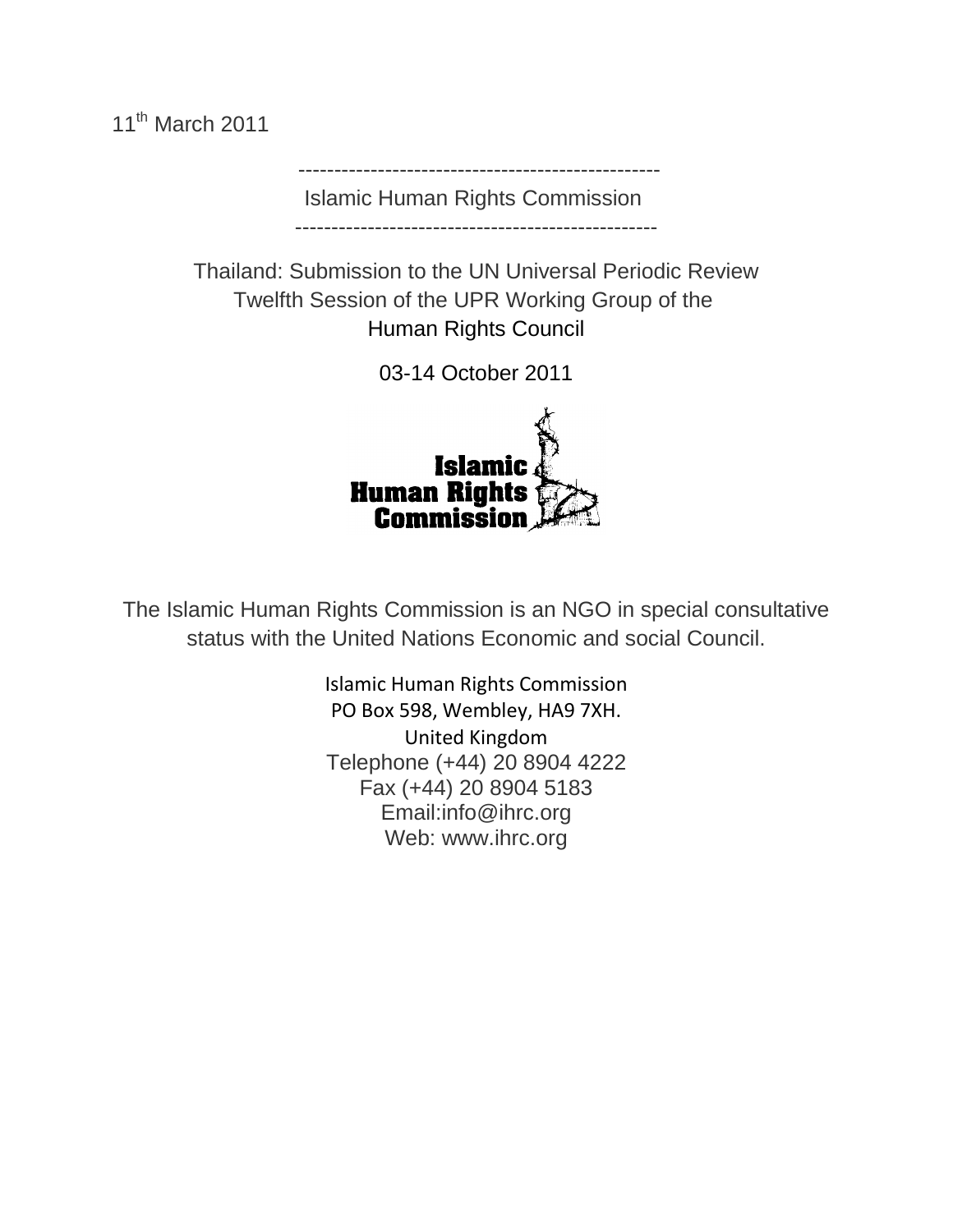In this submission, the Islamic Human Rights Commission raises concern in relation to atrocities the Muslims living in Thailand and the Rohingya Refugees, and Asylum seekers are facing.

# **Executive Summary**

In this submission, the Islamic Human Rights Commission provides information under sections B, C and D as stipulated in the General Guidelines for the Preparation of Information under the Universal Periodic Review. Under section B, the Islamic Human Rights Commission gives background information about the struggle of the Malay Muslims living in the southern provinces in Thailand and Rohingya refugees and asylum seekers. Under section C, the Islamic Human Rights Commission raises concern in relation to freedom of religion of Malay Muslims living in Thailand and Nonrefoulement of refugees and asylum seekers. Under section D, the Islamic Human Rights Commission makes a number of recommendations regarding action that should be taken by the government.

# **B. Background**

1. The provinces in Southern Thailand, Narathiwat, Pattani, Yala, and Satun are mainly populated by Muslims. In this region many residents have long complained of discrimination, and oppression throughout there daily lives. The Islamic Human Rights Commission is concerned about the plight of Muslims in Thailand

2. These provinces witness shootings, grenade attacks and car bombings happen almost daily. The violence has claimed more than 3,900 lives since January 2004, with more than 340 people in 2009 alone. About 90 per cent of those killed are civilians.

3. The Thai government has acted contrary to the obligation towards refugees and asylum seekers by refusing to allow them to enter the country.

# **C. Promotion and protection of human rights on the ground**

### *Freedom of religion*

The discrimination against Muslims practicing their religion living in Thailand has been evident throughout the past. On June 8, 2009, at least 10 people were killed, including the Imam, in shootings against Muslim worshippers as they were performing the evening prayer at Al-Furqan Mosque, southern Thailand. Six gunmen disguised themselves with ski masks whilst carrying out these brutal acts. This government has failed to hold the perpetrators accountable for this act of coldly calculated violence. As a result there is an apparent deep distrust of the government.